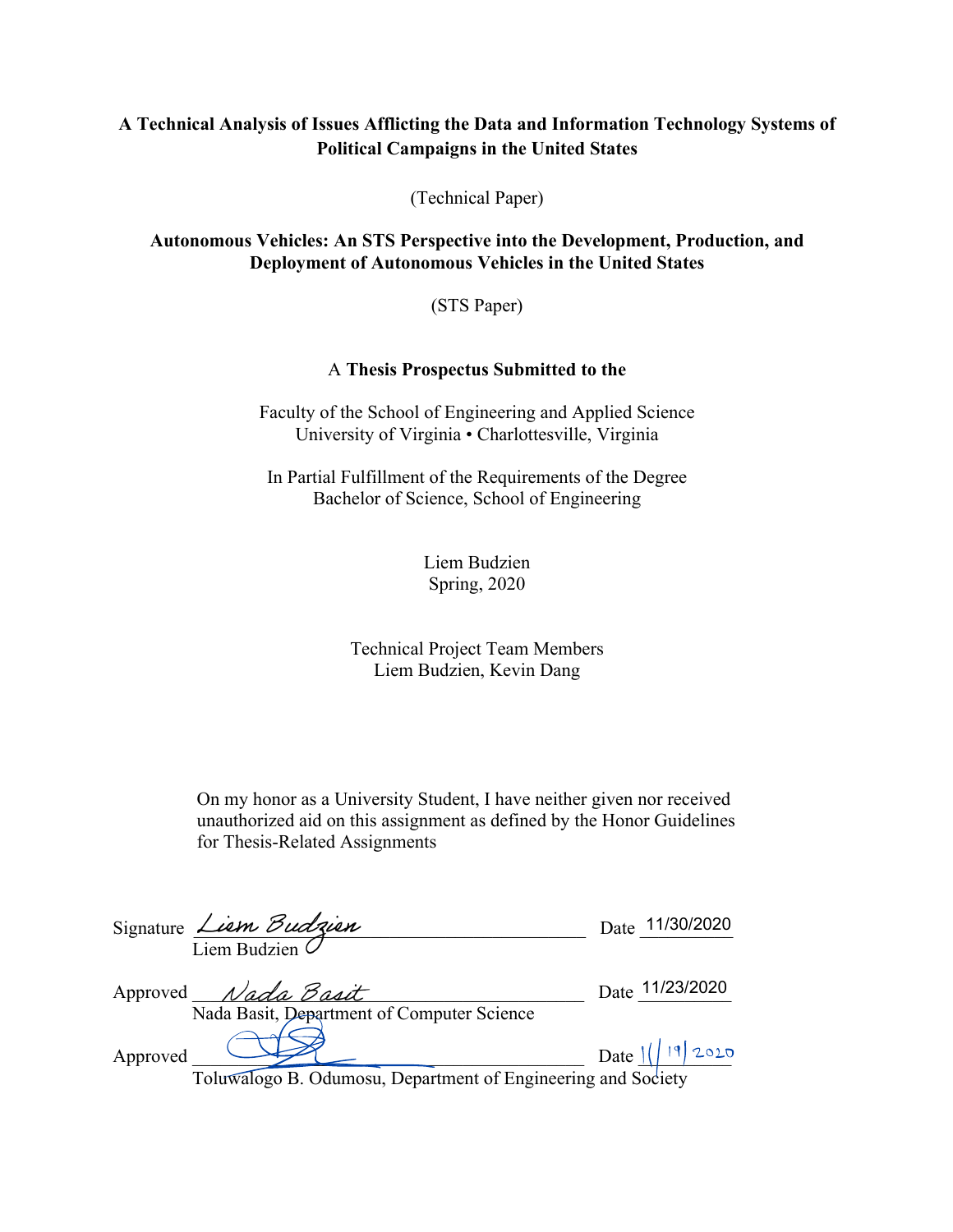#### **Technical Topic Introduction**

In the United States, there are roughly 235 million eligible voters. However, during elections, despite the best efforts of campaigns to drive turnout, only about half of the eligible voters cast a ballot. The level of voter turnout for a specific candidate or campaign can often tip the race in their favor—thus, vast sums of money are spent to identify and target voters. For the 2020 Presidential election cycle, an estimated \$10 billion will be spent between campaigns and interest groups (Bruell, 2019). A large portion of this funding goes to infrastructure—the information and technology (IT) systems that function as the backbone for campaigns, from local to national in scope. They manage voter files, online ad campaigns, and volunteer canvassing. However, despite the deluge of funding, these technological systems historically struggle to support modern campaigns, often plagued by weak security, poor reliability, and high costs.

 A contributing factor to the weakness of campaign IT systems is the practice of building a new system for every election cycle. This leads to the fragmentation of standards and prevents the continual development of robust infrastructure (Lapowsky, 2015). Without robust infrastructure, issues such as security and reliability arise. In 2017, the personal information of 198 million Americans was leaked from a campaign database, exposing information such as legal names, addresses, registered political parties, and racial demographics. In 2018, the voter registration information for 35 million voters was offered for sale on a dark web hacking forum (Wright, 2019). Meanwhile, a synopsis of Hillary Clinton's 2016 presidential bid found that a poor data operation and IT infrastructure hamstrung the effectiveness of the campaign. Research has shown that voter targeting technologies drive a statistically significant increase in voter turnout and influence voter decisions by identifying specific voters who are favorable to a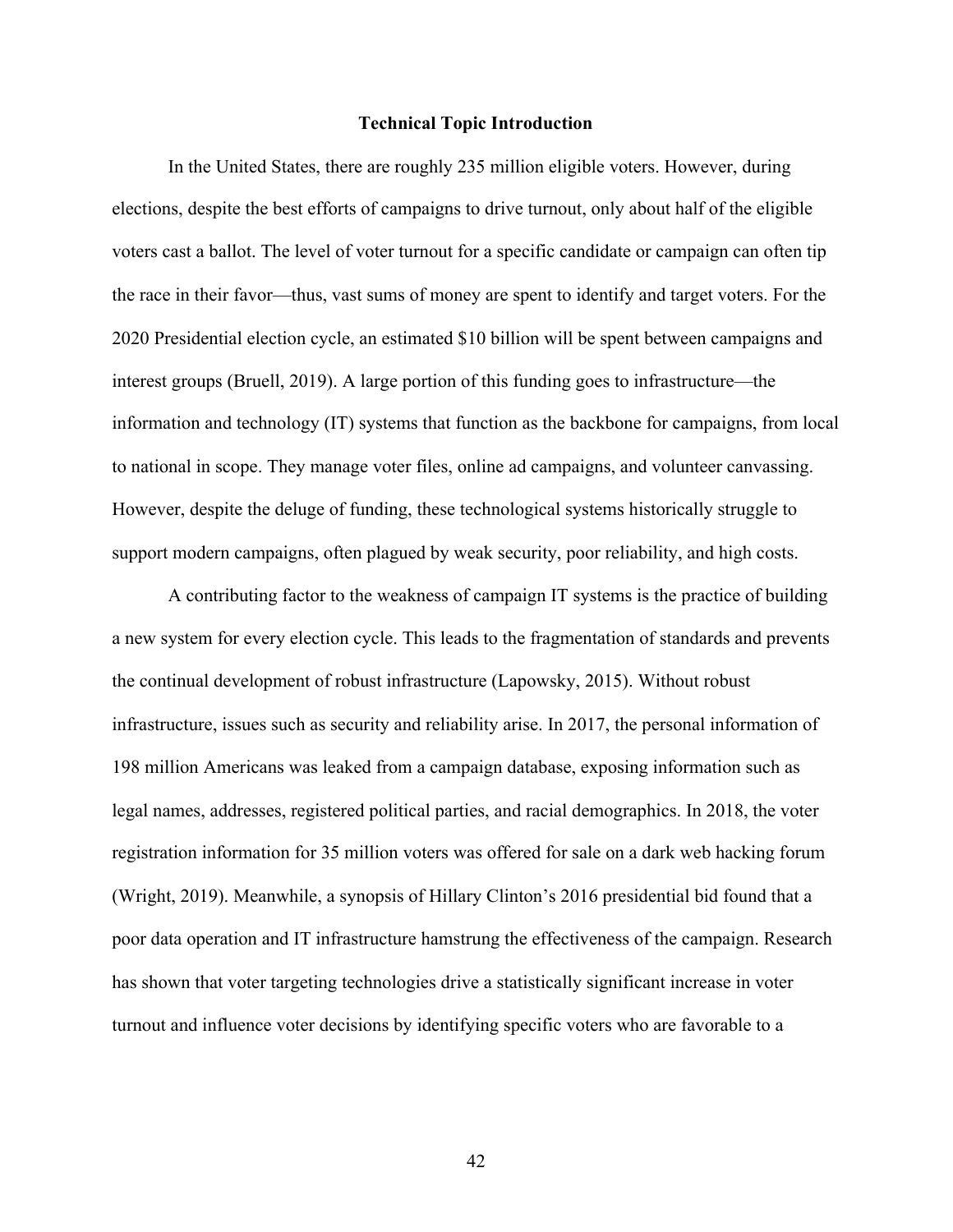candidate (Hoferer et al., 2019). However, robust IT infrastructure is required to power these data-intensive technologies.

#### **Technical Project**

 Thus, the technical research project seeks to answer the question: *Why have political entities failed to create robust, secure data and information technology systems, and what steps should be taken to modernize the way campaigns build information technology infrastructure?* This research project seeks to offer suggestions for the purpose of creating a more secure, reliable, and transparent ecosystem of information technology infrastructure for campaigns. In the United States, there exist two major political parties: the Republicans and Democrats. It is widely accepted that the Republican data and IT operation is more sophisticated, with more accurate data and modern tools for digital campaigns and voter targeting. Meanwhile, the Democrat party has historically struggled over the past decade to modernize and build an operation capable of supporting various campaigns (Lapowsky, 2019). Thus, the research project uses the contrast between the two operations as a case study to develop suggestions and recommendations regarding the best practices for building information technology infrastructure and data exchanges. Various elements of the operations are examined, including funding sources, operating structures, and the specific technologies employed.

 A common practice during campaigns is canvassing: approaching individual voters either in-person or over the phone. Democratic campaigns, for the most part, rely on pencil-and-paper to conduct this. Due to a lack of infrastructure to process and manage canvassing digitally, most volunteers are handed clipboards with a printed list of names and addresses. Furthermore, much of the data is of poor quality—as Democrats lack a central data exchange platform, updated data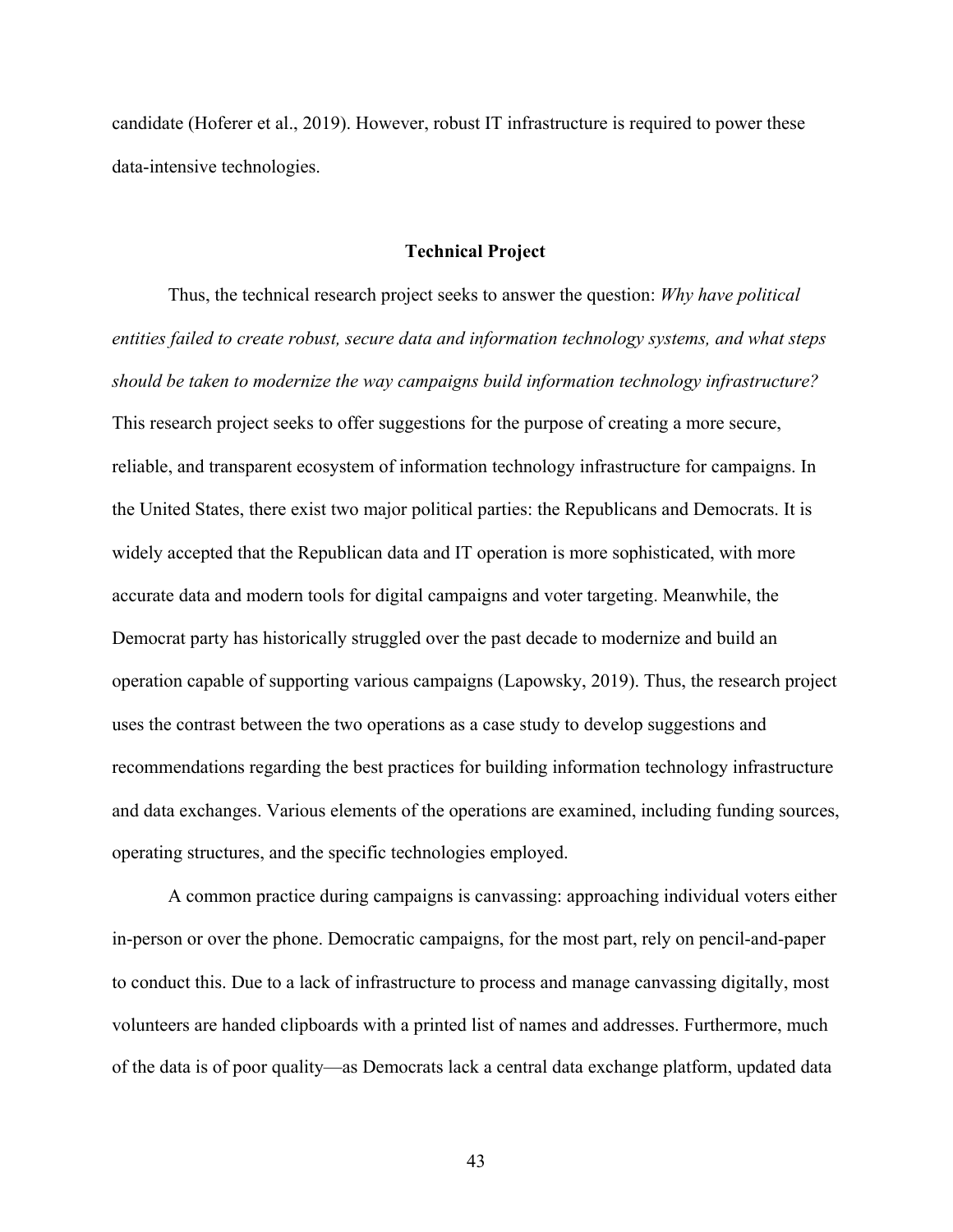is often siloed into individual repositories which most campaigns lack access to. In contrast, the Republican data operation is much more sophisticated and better funded. Volunteers often go door-to-door wielding an iPad running the i360 app, a product developed to handle all aspects of canvassing (Lapowsky, 2019). It displays the location of houses to knock on and users enter in survey responses directly into the app. This data is then funneled into a central system for analysis, accessible by any Republican campaign that requests the data through an exchange. The previous example is one of many aspects analyzed by the research study.

Over the course of the fall semester, technical data regarding the study subject will be gathered through various methods, including academic journals, technical articles, and interviews. Through studying the current state of data science practices and technology infrastructure, the study will gain insight into the most successful practices in order to recommend strategies for improvement. Background research will be completed by mid-September, with the formulation of specific technologies to study. By November 1<sup>st</sup>, specific case studies and interview responses will be analyzed, and a first draft will be written. The final research paper and abstract will be finished by November 21<sup>st</sup>.

#### **STS Topic Introduction**

 The STS research project will not focus on the same topic and material as the technical research project. As the technical research project is not yet completed and will extend into the Fall of 2020, a different topic was chosen for the STS research. The research instead focuses on the development and introduction of autonomous vehicles into society. While an emerging technology from the computer science and engineering fields, autonomous vehicles also present many interesting social and political debates. From the beginning of their development to their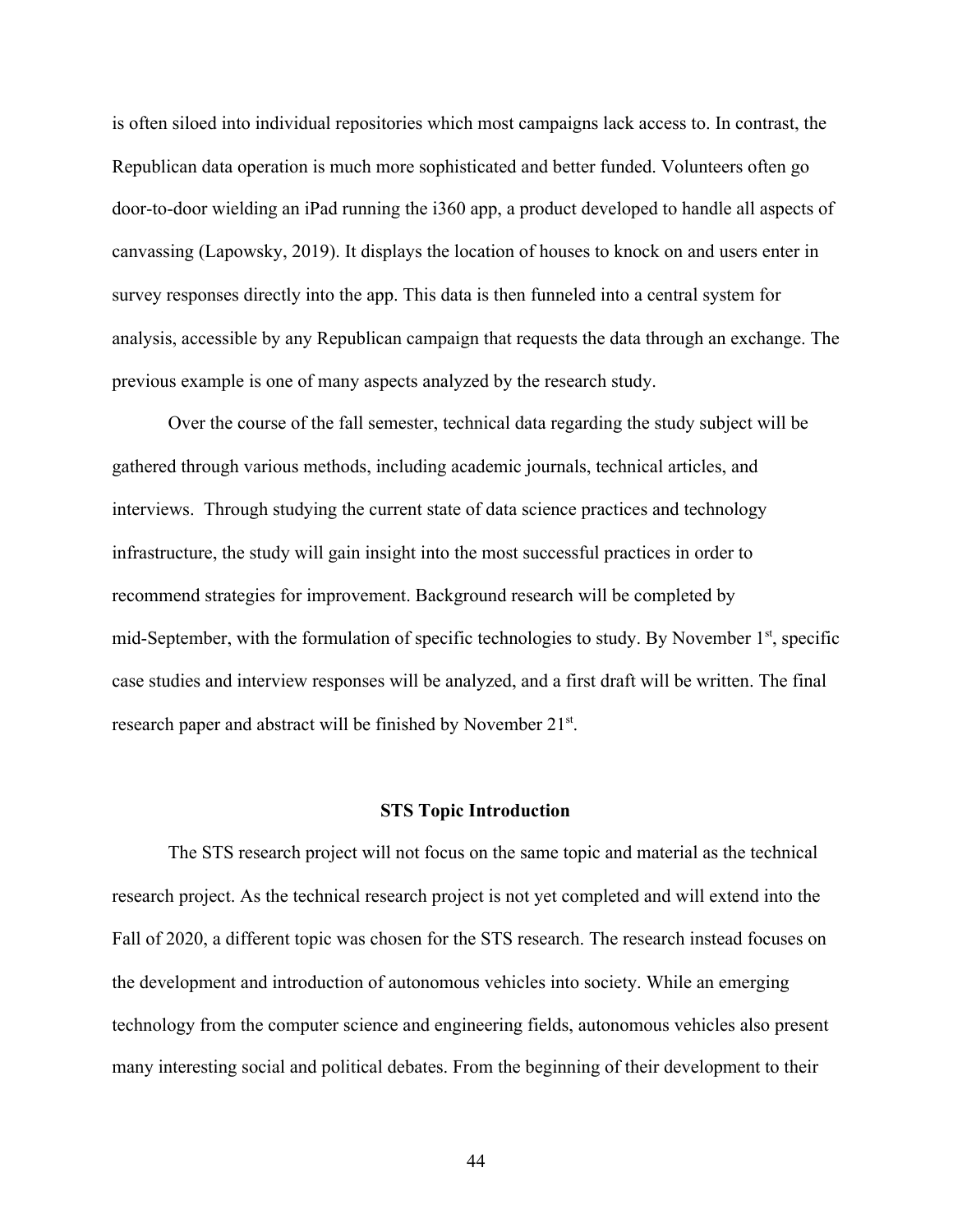eventual introduction into society, debates regarding the usefulness, safety, and ability of autonomous vehicles to transform society have continued. Furthermore, the development of this specific technology serves as an insight into the difference between how engineers and general members of society rationalize. In other words, autonomous vehicles serve as a vignette for positivist and constructivist models of thinking.

 First developed in the 1980's by Carnegie Melon's Navlab, autonomous vehicles are vehicles equipped with technology to enable self-driving, that is, the ability to function without a person driving the vehicle. The development of autonomous vehicles has accelerated within the past 10 years, and the technology has recently begun the transition from research projects to the introduction of products available to the public (Bimbraw, 2015). Proponents of autonomous vehicles promise that the technology will revolutionize society—from providing mobility to populations such as the elderly and making everyday transportation safer. However, studies show that the average consumer distrusts the technology (Lienert & Caspani, 2019). But as some consumers begin to utilize autonomous vehicles and travel on public roads and integrate within society, the non-users of the technology will be impacted as well, given that public roads are shared between all vehicles.

 The development of autonomous vehicles is dictated by several parties. There are numerous companies, ranging from startups to established corporations that have invested billions of dollars into the technology. In addition, the integration of such technology into society is regulated by various governmental entities such as the NHTSA, to ensure the safety and security prior to approval for public use (Bimbraw, 2015). Finally, the eventual success of the technology will be dictated by consumers. Autonomous vehicles are primarily marketed as a consumer product, packaged with cars and trucks. As consumers adopt the technology, both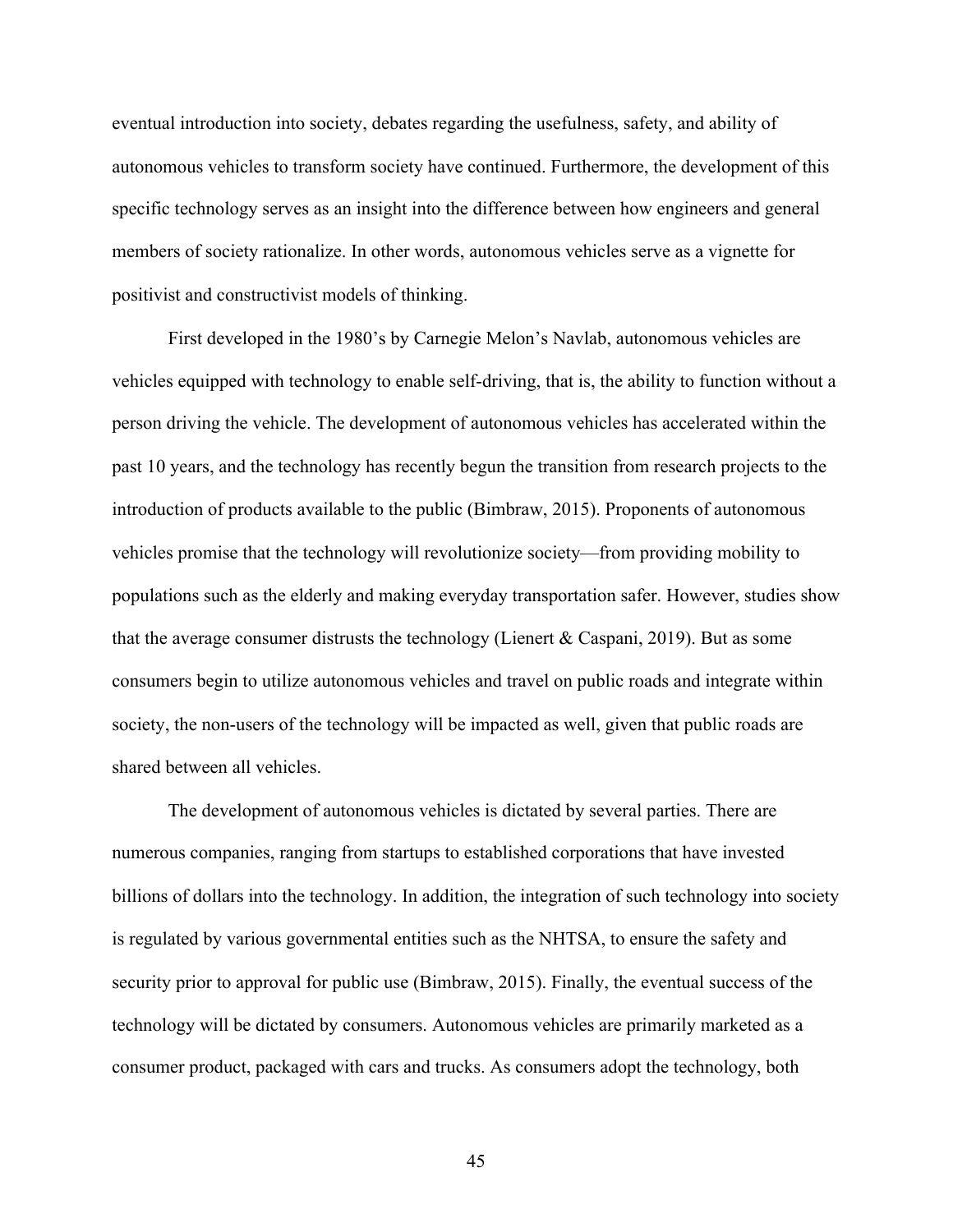users and non-users will be impacted. Comprising a portion of the transportation system, autonomous vehicles share the roadways with standard cars, bicyclists, and pedestrians. Due to the wide-ranging network and impacts of the technology, it is important that the impacts of autonomous vehicles are studied.

#### **STS Project Introduction**

The STS research project will focus on answering the statement *"As autonomous vehicles are developed as a technology, was the initial introduction viewed as progress? Why do users distrust the technology and what factors affect the level of trust, and finally, what will the future of autonomous vehicles be in our society?"* To begin the research process, it is important to understand the history, terminology, and components of the technology. The background research regarding autonomous vehicles, comprising both academic literature and media articles, will be completed within the first month of the fall semester, by September 15<sup>th</sup>.

 To answer the research question and develop an informed analysis of the technology, autonomous vehicles will be examined through the lens of several different STS frameworks. The first framework is the Evolution of Large Technological Systems, a theory articulated by Thomas Hughes. Technological systems are complex networks composed of both physical and nonphysical components. For the purposes of autonomous vehicle research, components of the technological system can include weather/road conditions (physical) and the regulatory environment (nonphysical). These systems also evolve over time, changing in structure and composition. Viewing autonomous vehicles and transportation within society through this framework will be useful for analyzing how the various components and pieces within the network have and will affect the technology as a whole.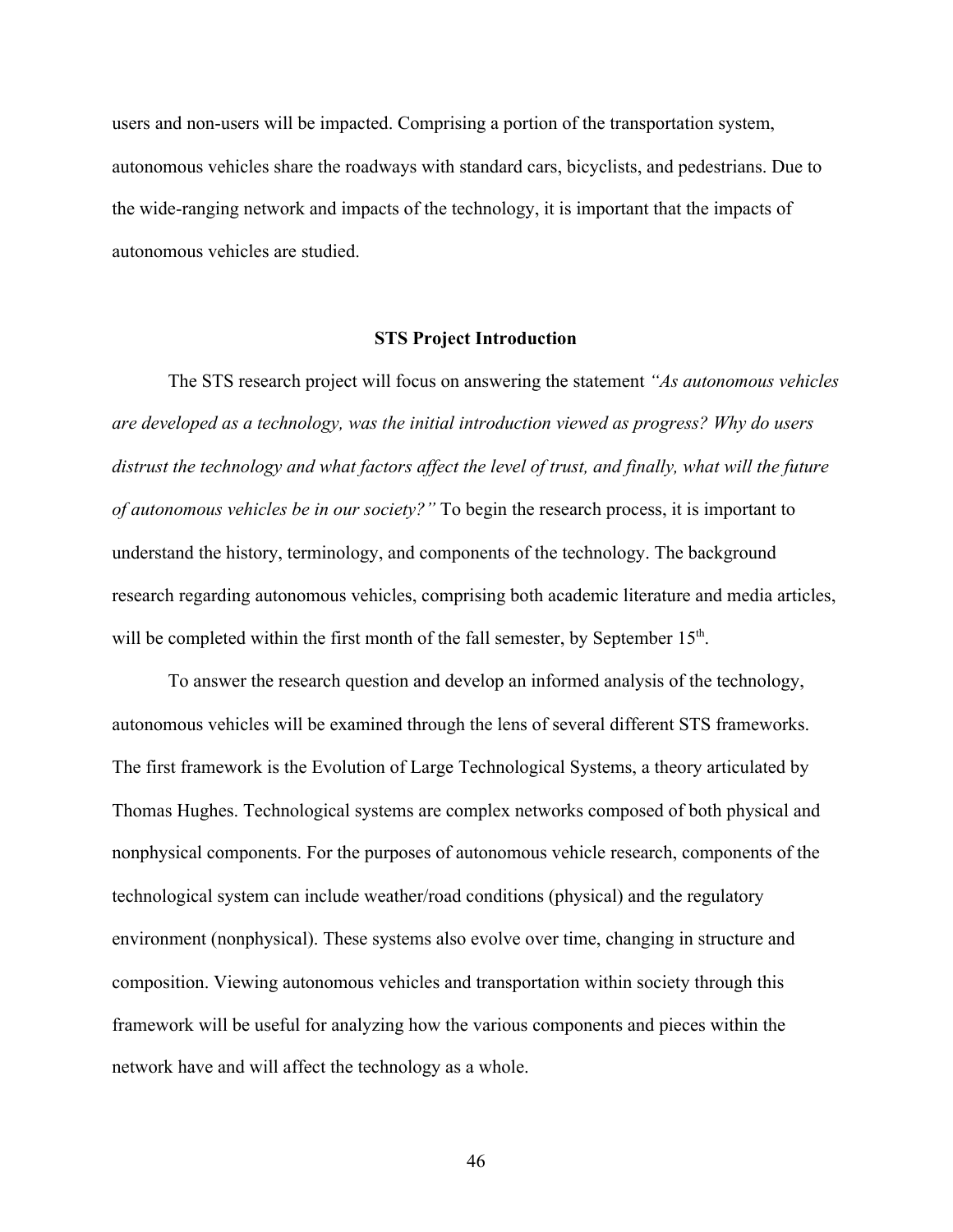The second framework employed is the Social Construction of Technology (SCOT), which describes how users are able to become agents of technological change. In other words, the interpretation and reaction social groups have toward a technology shape the way in which it develops (Kline et al., 1996). This is useful when analyzing the development of autonomous vehicles, as the social acceptance of such technology will determine its success or failure. Using these two frameworks to guide research, methods such as literature review and interviews with individuals knowledgeable on the topic are strong candidates for the project. The goal is to finish the research for the first two frameworks by October  $7<sup>th</sup>$ .

 The final two frameworks used to analyze autonomous vehicle technology are Users and Non-Users and the Sociology of Science. Users and Non-Users is the principle of how people influence socio-technological change. Users and non-users of a technology exert influence over its development, including design, implementation, and widespread use (Oudshoorn et al., 2003). For autonomous vehicles, it is particularly important to study the non-users—the skeptics, disinterested, and indirect users of the technology. Non-users exert tremendous influence, as autonomous vehicles are dictated by regulation, legislation, and the acceptance of the technology into the public. Vehicles share roads with pedestrians, bicyclists, and construction workers, all of whom are non-users.

 The Sociology of Science is the idea that scientific facts and information are socially constructed. That is, a scientific fact is accepted as truth due to the agreement between many different sociological components, from scientists to television networks (Jasanoff, 1992). The way scientific facts are interpreted and accepted by society is important and relevant to the study of autonomous vehicles. Statistics show that self-driving vehicles are safer on average than regular vehicles, yet the numbers themselves have proven unable to convince most users and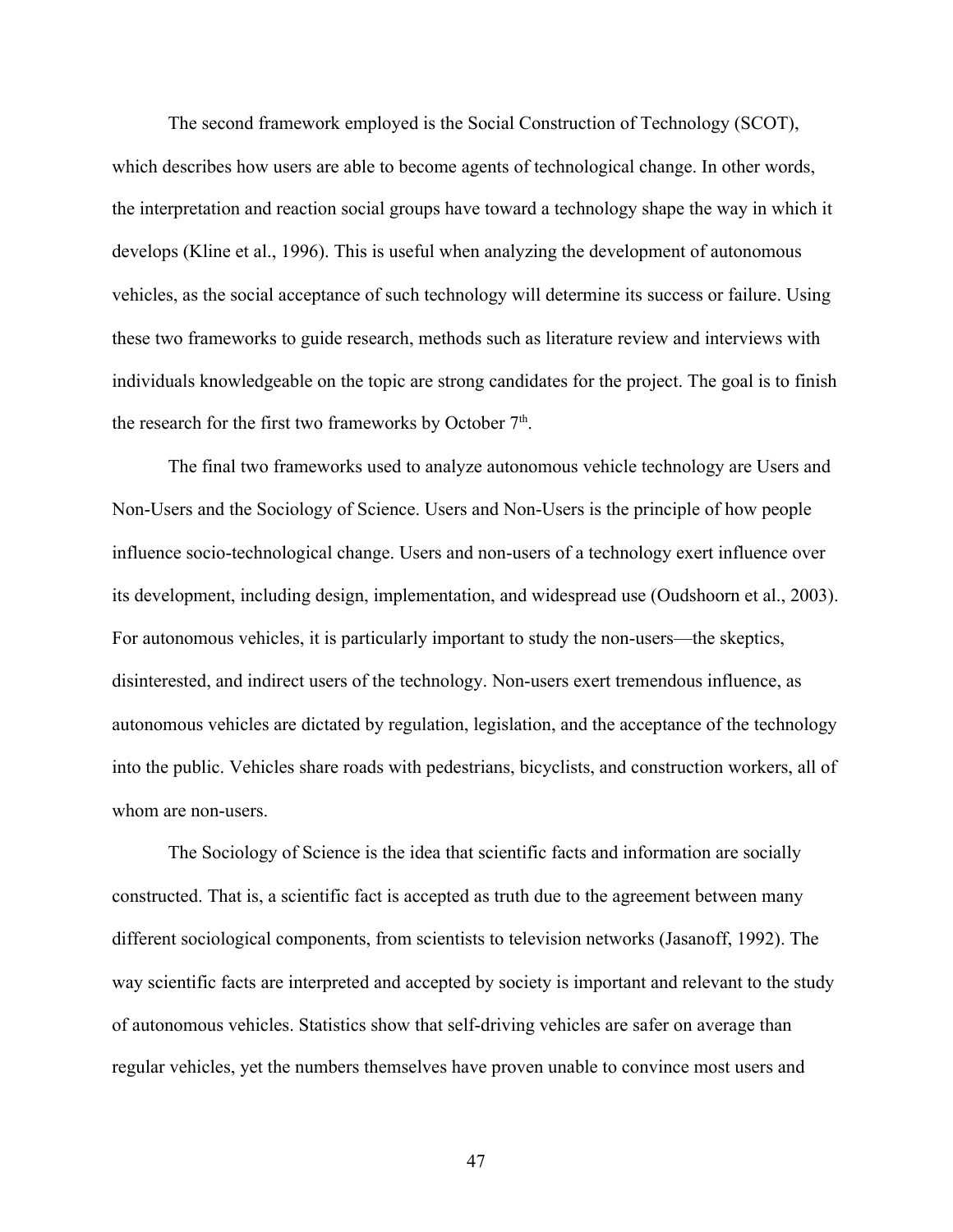consumers. Surveys show that most users distrust the safety of the technology, thus, the sociology of science is a useful tool in the search to answer why society has reacted this way to the technology (Lienert & Caspani, 2019). The final two frameworks will be primarily researched through literature review and case studies by October 21<sup>st</sup>. Following the conclusion of the research, the full research report will be drafted by November  $7<sup>th</sup>$ .

### **Conclusion**

With roughly 270 million vehicles on the road in the United States alone and 6 million crashes within the past year, vehicles represent an integral component of American society. From drive-throughs to highways, American culture and society view driving and automobiles as a staple (Humes, 2016). As new technologies emerge such as autonomous vehicles that are set to change this aspect of society, it is important that they are studied. Thus, the specific problems that autonomous vehicles solve, the factors that influence users' trust in the technology, and what the future holds for autonomous vehicles are important topics and questions to be researched.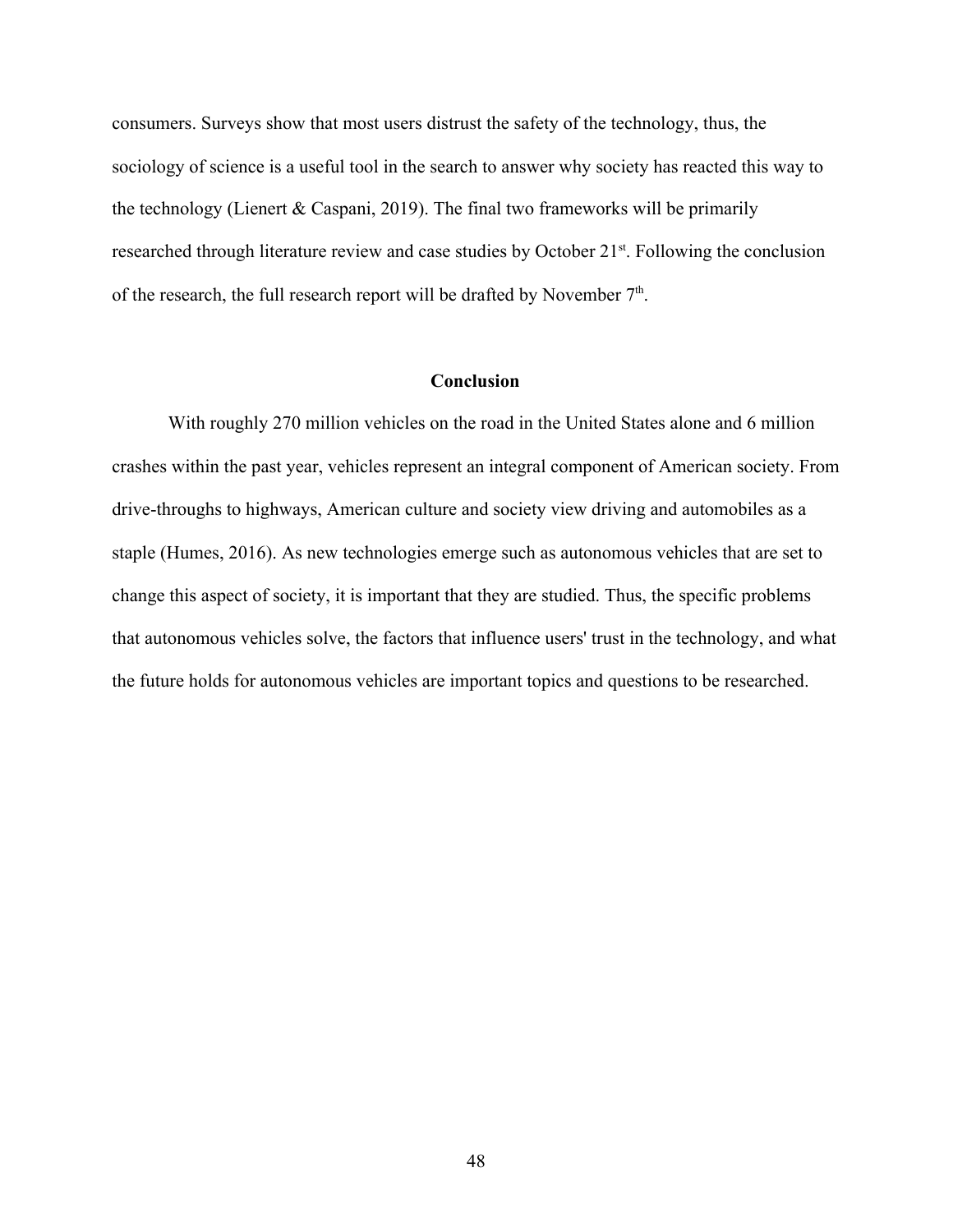#### **References**

- Bimbraw, Keshav. (2015). Autonomous Cars: Past, Present and Future A Review of the Developments in the Last Century, the Present Scenario and the Expected Future of Autonomous Vehicle Technology. ICINCO 2015 - 12th International Conference on Informatics in Control, Automation and Robotics, Proceedings. 1. 191-198. 10.5220/0005540501910198.
- Bruell, A. (2019, June 04). Political Ad Spending Will Approach \$10 Billion in 2020, New Forecast Predicts. Retrieved April 17, 2020, from https://www.wsj.com/articles/political-ad-spending-will-approach-10-billion-in-2020-ne w-forecast-predicts-11559642400
- Hoferer, Moritz & Böttcher, Lucas & Herrmann, Hans & Gersbach, Hans. (2019). The impact of technologies in political campaigns. Physica A: Statistical Mechanics and its Applications. 538. 122795. 10.1016/j.physa.2019.122795.
- Hughes, Thomas. (1987). "The evolution of large technological systems." The Social Construction of Technological Systems: New Directions in the Sociology and History of Technology. 51-82.
- Humes, E. (2016, April 12). The Absurd Primacy of the Automobile in American Life. Retrieved April 17, 2020, from https://www.theatlantic.com/business/archive/2016/04/absurd-primacy-of-the-car-in-ame rican-life/476346/
- Jasanoff, S. (1992). What Judges Should Know About the Sociology of Science. *Jurimetrics, 32*(3), 345-359.